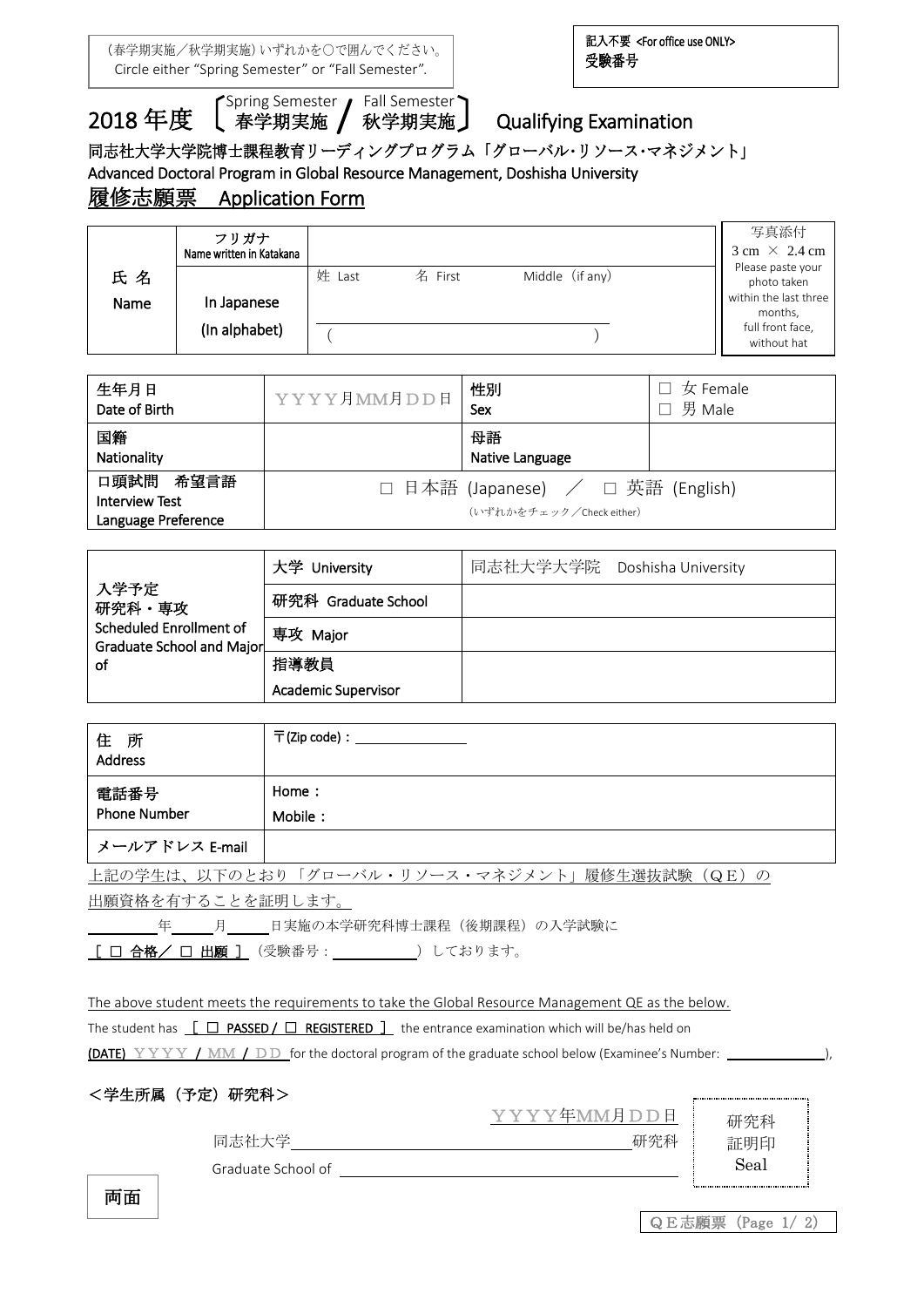記入不要 <For office use ONLY> 受験番号

 $\overline{a}$ 

#### ◆ 研究テーマ Research Theme

#### ◆ 学 歴 Education

|                               | 学校名<br>Name of School                                     | 在籍期間<br>Period of Attendance | 学位<br>Degree obtained or expected |
|-------------------------------|-----------------------------------------------------------|------------------------------|-----------------------------------|
| 高等学校<br><b>High School</b>    |                                                           | YYYY年MM月~<br>YYYY年MM月        |                                   |
| 大学<br>College/University      | 学校名<br>Name of School<br>学部・学科<br>Faculty •<br>Department | YYYY年MM月~<br>YYYY年MM月        |                                   |
| 大学院<br><b>Graduate School</b> | 学校名<br>Name of School<br>専攻<br>Major                      | YYYY年MM月~<br>YYYY年MM月        |                                   |

## ◆ 職 歴 Occupational Experience □ 有 Yes, I have / □ 無 No, I have not

## 「有」の場合 If any:

| 勤務先名<br>Employer | 職種<br>Occupation | 所在地<br>Location(city, country) | 勤務期間<br>Period of Employment |
|------------------|------------------|--------------------------------|------------------------------|
|                  |                  |                                | YYYY年MM月~<br>YYYY年MM月        |
|                  |                  |                                | YYYY年MM月~<br>YYYY年MM月        |

#### ◆ 奨学金 Scholarship

| 受給実績 (Already Received)                      |              |                                                                                                                        |                                         |  |
|----------------------------------------------|--------------|------------------------------------------------------------------------------------------------------------------------|-----------------------------------------|--|
| 支給機関<br>Issuing Institution                  | 期間           | Period of Scholarship                                                                                                  | 金額<br><b>Monthly Amount</b>             |  |
|                                              |              | YYYY年MM月DD日~                                                                                                           |                                         |  |
|                                              |              | YYYY年MM月DD日                                                                                                            |                                         |  |
|                                              |              | YYYY年MM月DD日~                                                                                                           |                                         |  |
|                                              |              | YYYY年MM月DD日                                                                                                            |                                         |  |
|                                              | YYYY年MM月DD日~ |                                                                                                                        |                                         |  |
|                                              |              | YYYY年MM月DD日                                                                                                            |                                         |  |
| 同志社博士課程教育リーディングプログラム                         |              |                                                                                                                        | 希望する (apply) / □ 希望しない (will not apply) |  |
| 履修生特別奨励金の受給を希望しますか?                          |              | (いずれかをチェック/Check either)                                                                                               |                                         |  |
| Do you wish to apply for the Global Resource |              | 注意:必ず上記は「GRM 履修生特別奨励金 給付要項」を参照した上で、                                                                                    |                                         |  |
| Management Grant?                            |              | チェックしてください。<br><b>NOTE:</b> "GRM Grant Application Guidelines" <b>MUST</b> be checked <b>BEFORE</b> filling the above. |                                         |  |



|                   | 両面 |  |
|-------------------|----|--|
| QE志願票 (Page 2/ 2) |    |  |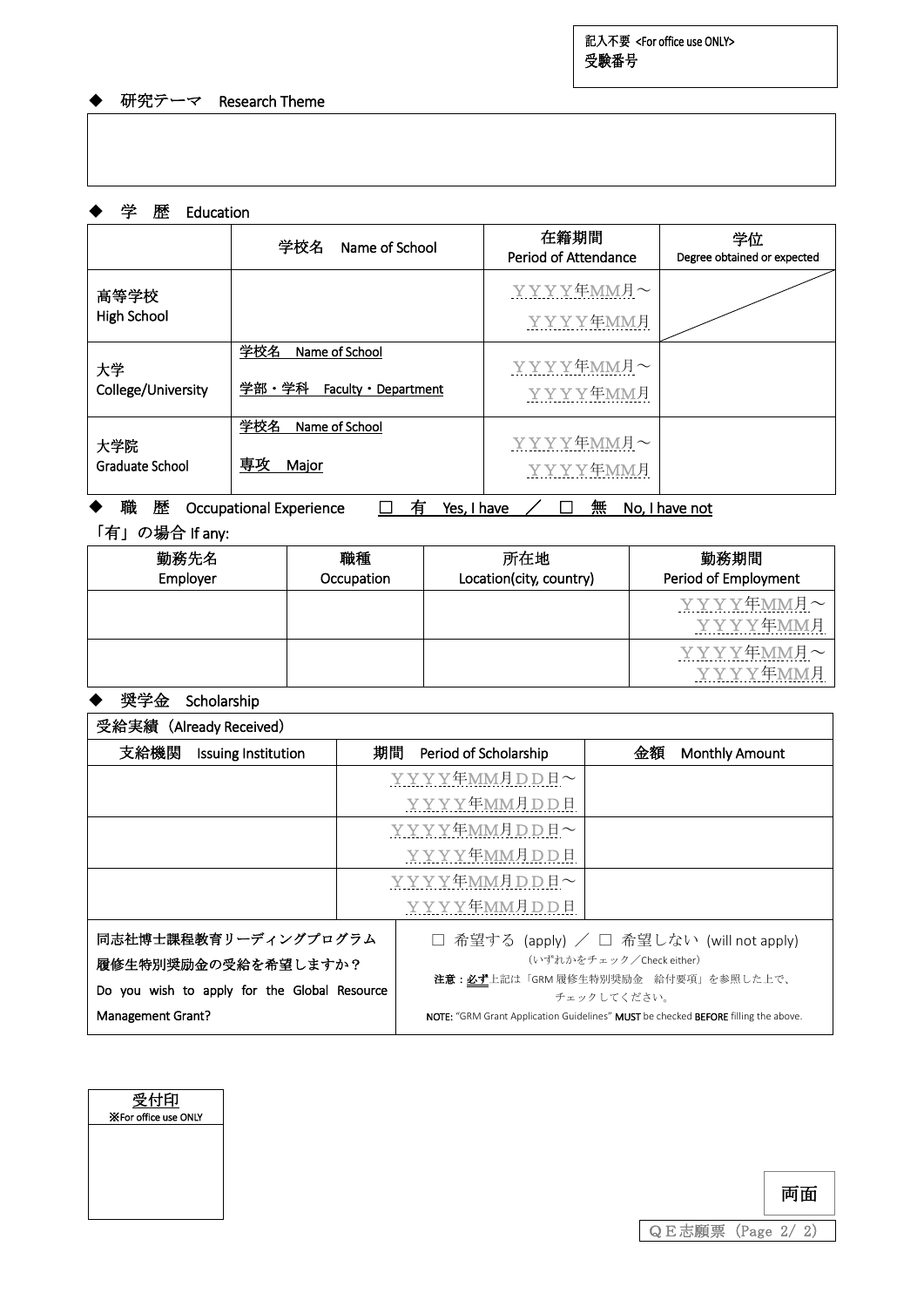(春学期実施/秋学期実施)いずれかを○で囲んでください。 Circle either "Spring Semester" or "Fall Semester".

記入不要 <For office use ONLY> 受験番号

 $\overline{a}$ 

2018年度 <sup>Spring Semester</sup> / Fall Semester'<br>2018年度 【 春学期実施 / 秋学期実施 し 春学期実施 / 秋学期実施 】

## **Qualifying Examination**

同志社大学大学院博士課程教育リーディングプログラム「グローバル・リソース・マネジメント」

Advanced Doctoral Program in Global Resource Management, Doshisha University

# 指導教員所見 Opinion Statement from the Academic Supervisor

| 学生氏名<br><b>Student Name</b>                                        |                            |  |
|--------------------------------------------------------------------|----------------------------|--|
|                                                                    | 同志社大学(Doshisha University) |  |
| 入学予定研究科・専攻<br>Graduate School and Major<br>of Scheduled Enrollment | 研究科 (Graduate School)      |  |
|                                                                    | 専攻 (Major)                 |  |

学生の研究計画と本プログラムの関連性を踏まえてご記入ください。

Please comment taking into account the relevance of the student's research proposal to the GRM Program.

### 同志社大学 高等研究教育機構長 様

To: Executive Dean, Organization for Advanced Research and Education, Doshisha University,

| 日付 (Date)                           | YYYY年MM月DD日         |
|-------------------------------------|---------------------|
| 所属 (Affiliation)                    |                     |
| 職名 (Position)                       |                     |
| 指導教員名 (Name of Academic Supervisor) | <b>D</b> /Signature |

この書類は、厳封でお願いします。This document should be provided in a sealed envelope via the applicant.